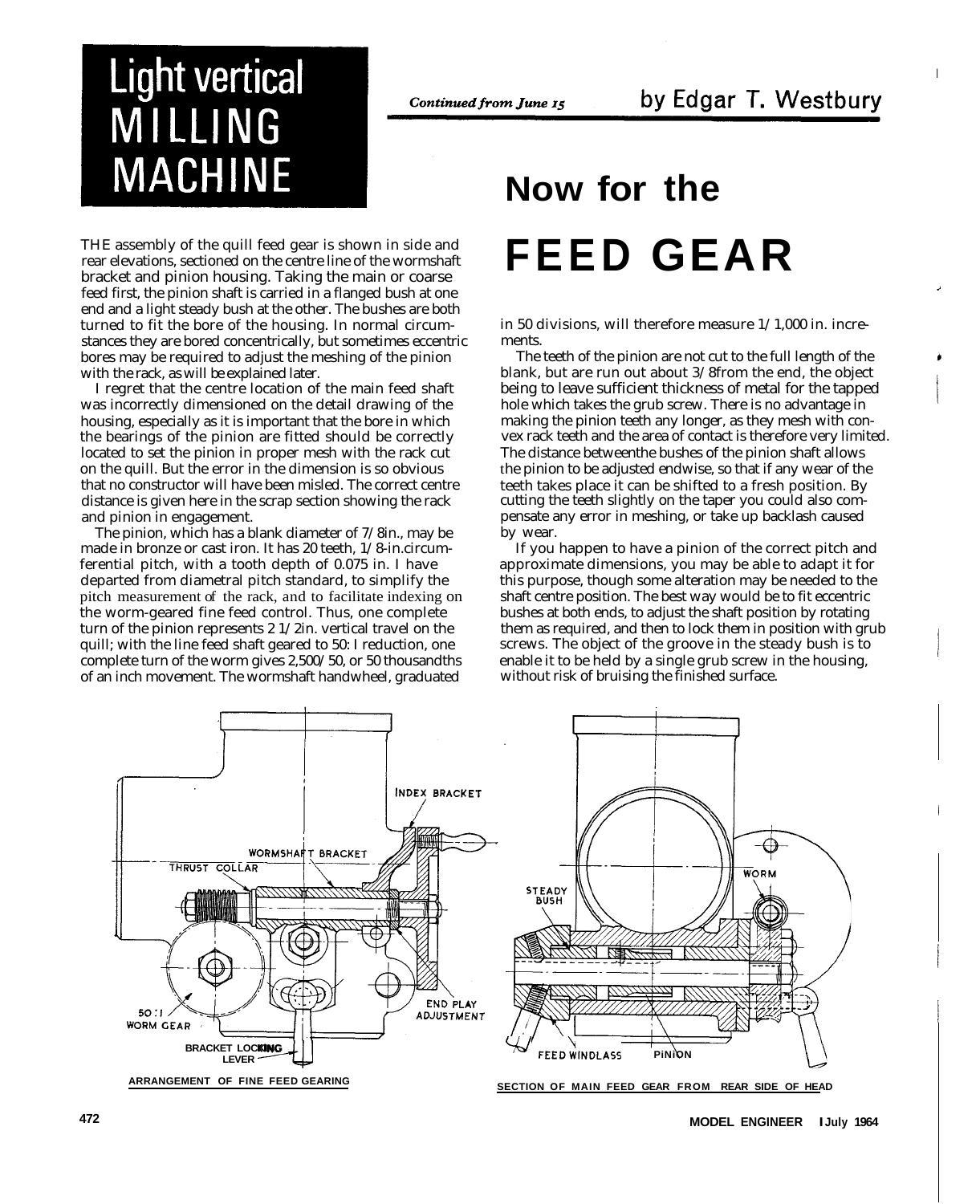

MODEL ENGINEER | July 1964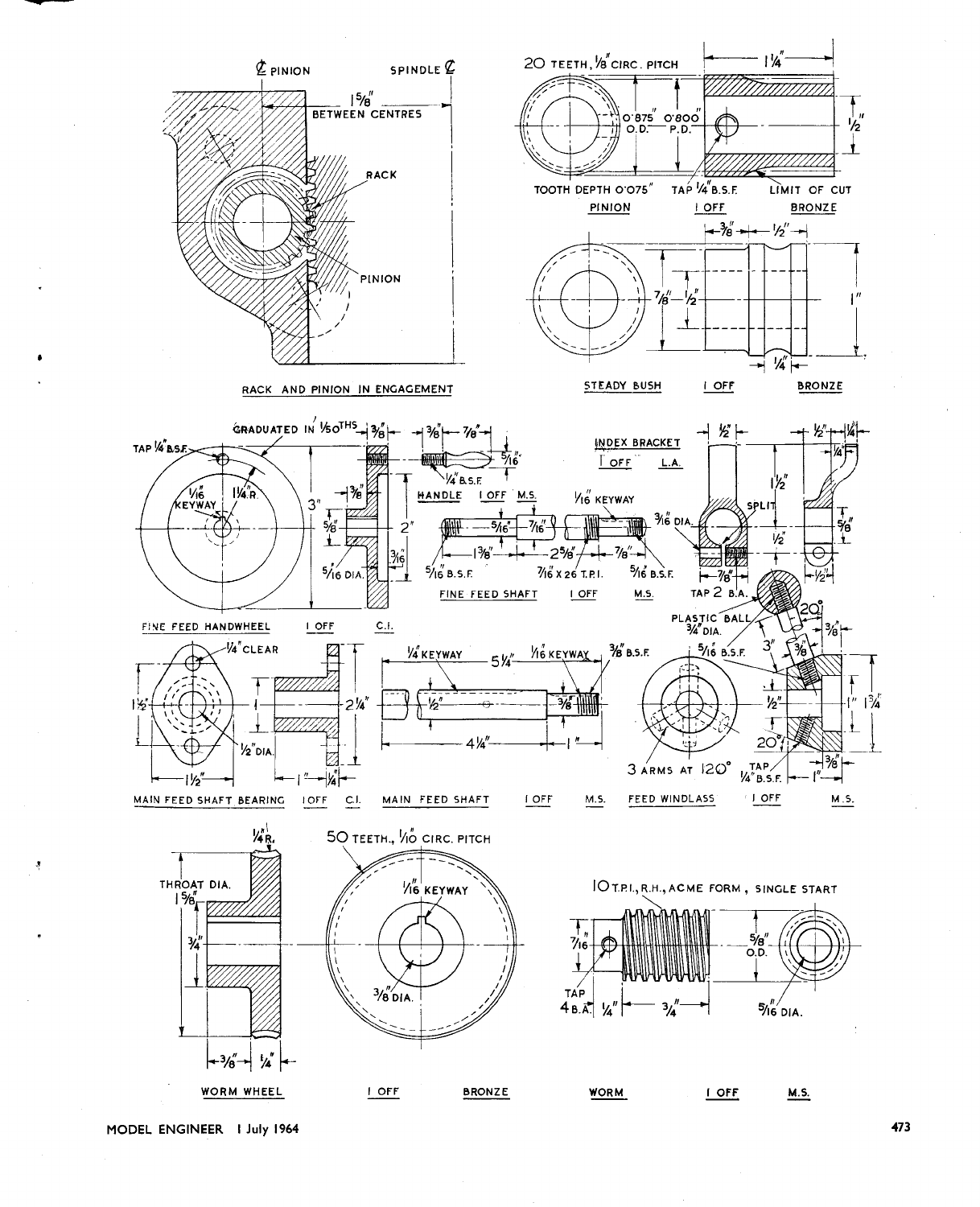The pinion at first fitted to my machine was cut by the milling spindle in the lathe, with a 4o-tooth change wheel to index the blank. A fly cutter, shaped as closely as possible to the correct tooth form, was used to form the teeth. This pinion worked fairly well, but after the machine had been finally assembled I borrowed a cutter of correct pitch and form and made a new pinion on the milling machine itself, using the cutter on an arbor in the collet chuck. The bronze blank was mounted in an improvised indexing fixture, and after fixing it to the machine table I adjusted the cutter to the exact height of the blank centre, and locked the quill by the clamp bolt. As the photograph on page 454 (June 15) shows, simple gearcutting operations, or any others which involve indexing, can be carried out on this machine just as easily as on more orthodox horizontal spindle millers.

*Left: View of spindle head showing the worm* gear in engagement.<br>Right: The worm gear disengaged and the  $s$ *ensitive feed in use* 

seatings for the arms should be counterbored just enough to allow the shoulders to screw right home, and not leave an unsightly gap at the sides. This applies also to the fitting of the plastic balls, which are usually obtainable ready drilled and tapped, but may require some attention to give a neat fit.

As the hub of the windlass provides endwise location for the main feed shaft, a dummy collar may need to be provided, if it becomes necessary to remove the windlass during milling operations, in which it may cause obstruction. This does not occur in any of the operations so far encountered. But to anticipate the possibility, a slight modification may be made to allow a collar to be fitted permanently behind the hub, or in its back recess. End location is essential to cope with the slight thrust produced by the worm gear, and to prevent the



The flanged bush which forms the bearing for the main shaft may be held over the edges of the flange in the fourjaw chuck for external and internal machining at one setting, and then reversed for facing the outside surface. If you have difficulty in obtaining correct meshing of the pinion with the rack, you may have to bore the bearing eccentrically, or to enlarge the concentric bore and fit an eccentric bush. This contingency will only arise if errors occur in the pinion dimensions, or the centre distance of the bored tunnel for the feed shaft from the spindle axis.

A piece of  $\ell$  in. bright mild steel rod may be used for the main feed shaft, so long as it is truly chucked for turning down the end to take the worm gear. This should be a light press fit on the shaft, and may be keyed, pinned or grubscrewed to the shaft, with a nut for further security. A keyway or flat is provided over the major part of the larger diameter so that you can secure both the pinion and the hub of the feed windlass by socket head grub screws, without risk of bruising or otherwise damaging the journal surface.

The windlass for sensitive feed is built up, and comprises a steel hub, with three equally spaced radial arms, each fitted with a ball at the end. After facing and boring the hub, **YOU** can mount it on a mandrel for turning the outside, including the zo-degree bevel. To drill the tapping holes for the arms, and the hole for the grub screw exactly perpendicular to the bevelled surface, you should make a simple mounting jig, with a base at **20** degrees, and a spigoted stud to fit the bore of the hub, to fix on an angle plate set up on the lathe faceplate. The

error in the feed measurement which might be caused by its movement.

The fine feed shaft, or wormshaft, is turned down at both ends, and screwed 5/16 in. BSF, to carry the worm at one end and the feed handwheel at the other. Both components must be keyed or otherwise positively fixed against rotation. End play of the worm must also be taken up. This is provided for by a thrust collar behind it, and a check nut on a  $7/16$  in. fine thread at the remote end of the major diameter. The nut is locked by the boss of the handwheel, when the wheel in turn is secured by its end nut.

A ready-made worm and wheel are available for the fine feed gearing; their major dimensions are shown in the drawing. This was the only worm and wheel of convenient size which I could get, and a somewhat larger pair would have been more in proportion to the rest of the gearing. But the duty it performs is not at all heavy, and it works quite satisfactorily. If a worm and wheel have to be specially made, the pitch of the worm may be increased to 8 t.p.i. and the wheel enlarged to 2 1/16 in, throat diameter, 1/8 in. circumferential pitch. Other dimensions need not be altered, though the angle of the wormshaft, in the engaged position, will be different unless the bracket pivot and locking lever are moved about 3/16 in. higher than is shown on the spindle head detail drawing (April I5).

The handwheel should be machined all over. To ensure truth of all the essential surfaces, it may first be held by the Continued on page 494